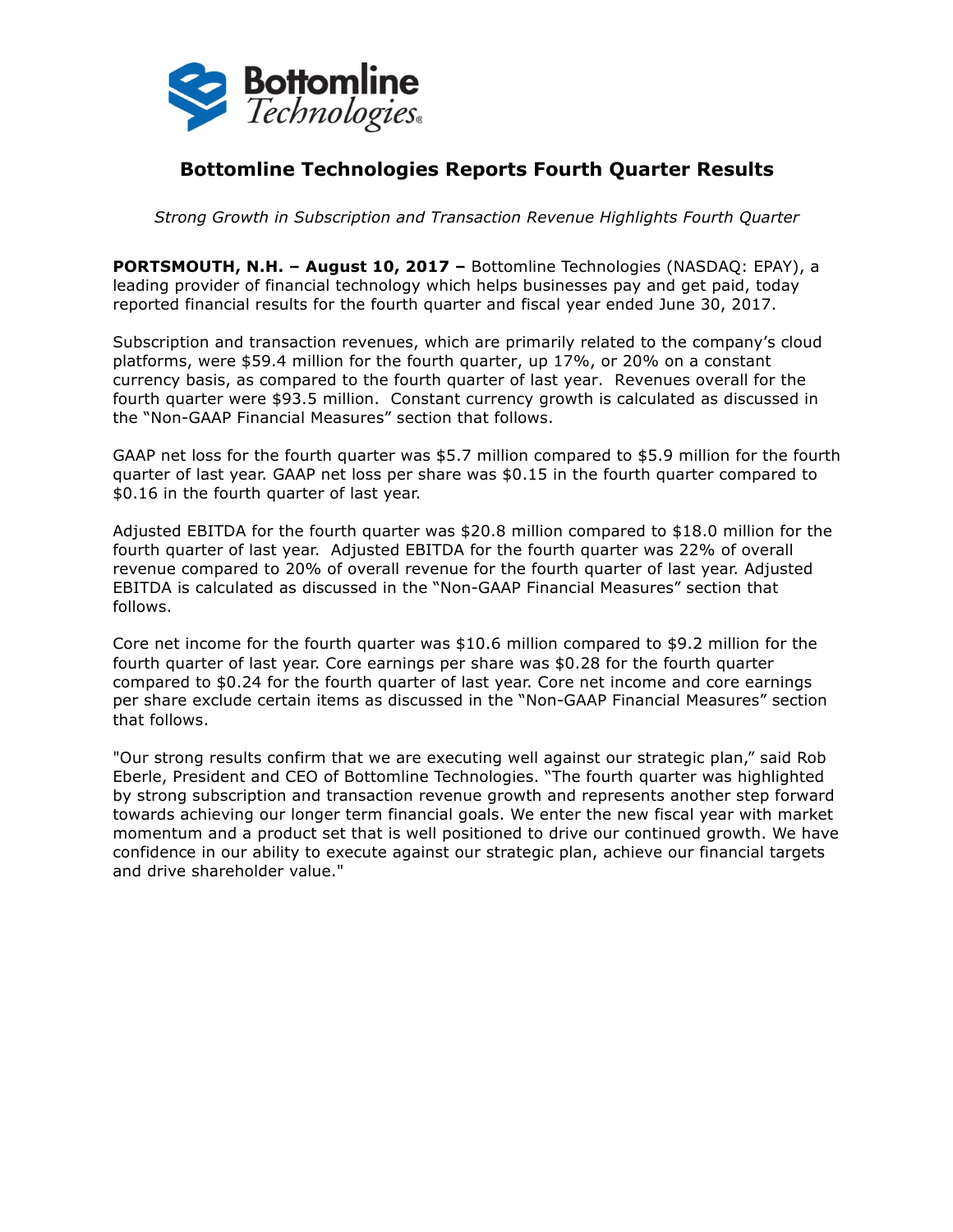## **Fourth Quarter Customer Highlights**

- 18 leading institutions selected Paymode-X, Bottomline's leading cloud-based payments automation platform.
- 7 leading organizations, including New Mexico Mutual and Confie Insurance Services, chose Bottomline's cloud-based legal spend management solutions to automate, manage and control their legal spend.
- Signed 5 new Digital Banking deals, helping banks to compete and grow their corporate and business banking franchises by deploying innovative digital capabilities.
- Companies such as Global Reach Group Ltd and Credit Agricole Indosuez (Switzerland) SA selected Bottomline's Financial Messaging solution to improve operating efficiencies and optimize the effectiveness of their financial transactions.
- Organizations such as Medavie Blue Cross and Bessemer Trust chose Bottomline's corporate payment automation solutions to extend their payments capabilities and improve efficiencies.

# **Fourth Quarter Strategic Corporate Highlights**

- Announced that the Paymode-X electronic payment network has grown to over 365,000 businesses in the network. Paymode-X processes more than \$200 billion in annual spend. The scale of the network and large number of enrolled vendors makes Paymode-X the clear choice for businesses seeking payment automation and payables monetization.
- Announced that Citizens Bank selected Bottomline to deploy a market-leading online and mobile banking platform for Citizens Commercial and Business Banking clients. Bottomline was chosen for its breadth of capabilities as well as its ability to manage complex fraud risks and keep business payments secure. By deploying Bottomline's Digital Banking 3.0 platform, Citizens will provide its clients with an integrated suite of cash management and payment services that can be tailored by market or industry segment.
- Held the 2017 Legal Spend Management customer conference in Chicago, IL. Known as the Customer Insights Exchange, the conference was attended by over forty of North America's largest casualty and insurance companies. The three day conference provided a unique forum for Bottomline's Legal Spend Management customers to discuss industry developments, share best practices and collaborate with the Bottomline Legal Solutions team.
- Announced the launch of a new payment fraud solution for members of the SWIFT payment network. The solution is part of a package of measures being offered by Bottomline to help customers meet security requirements from the SWIFT payments cooperative under its recently announced Customer Security Programme (CSP). Being made available to some of the world's largest banks and financial institutions, the new Bottomline fraud solution goes beyond the mandatory controls to include real-time monitoring of user behavior and individual messages.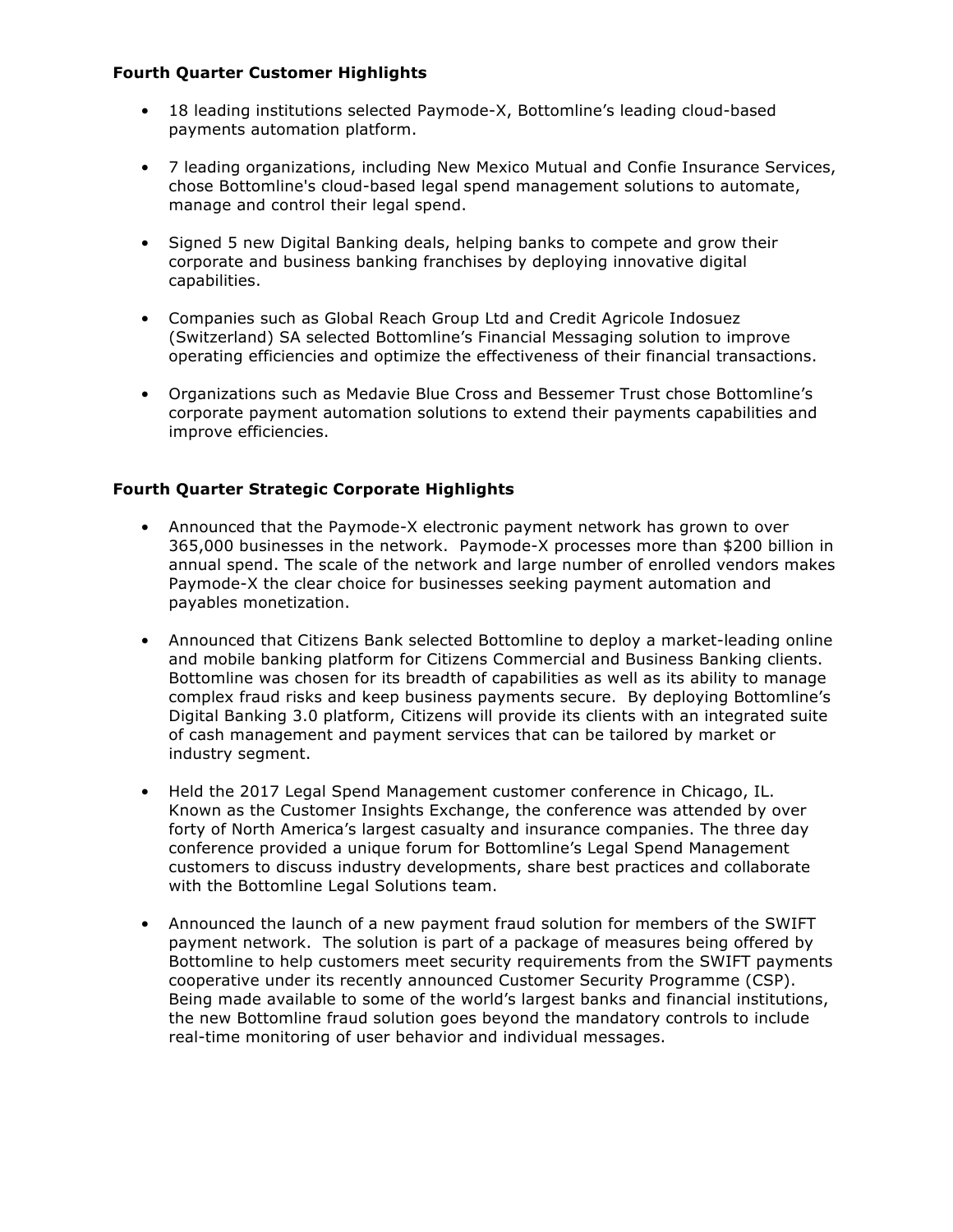### **Non-GAAP Financial Measures**

We have presented supplemental non-GAAP financial measures as part of this earnings release. The presentation of this non-GAAP financial information should not be considered in isolation from, or as a substitute for, our financial results presented in accordance with GAAP. Core net income, core earnings per share, constant currency information, adjusted EBITDA and adjusted EBITDA as a percent of revenue are non-GAAP financial measures.

Core net income and core earnings per share exclude certain items, specifically amortization of acquired intangible assets, goodwill impairment charges, stock-based compensation, acquisition and integration-related expenses, restructuring related costs, minimum pension liability adjustments, non-core charges associated with our convertible notes and revolving credit facility, global enterprise resource planning (ERP) system implementation costs, and other non-core or non-recurring gains or losses that arise from time to time.

Non-core charges associated with our convertible notes and revolving credit facility consist of the amortization of debt issuance and debt discount costs. Acquisition and integrationrelated expenses include legal and professional fees and other direct transaction costs associated with business and asset acquisitions, costs associated with integrating acquired businesses, including costs for transitional employees or services, integration related professional services costs and other incremental charges we incur as a direct result of acquisition and integration efforts. Global ERP system implementation costs relate to direct and incremental costs incurred in connection with our implementation of a new, global ERP solution and the related technology infrastructure.

In computing diluted core earnings per share, we exclude the effect of shares issuable under our convertible notes to the extent that any such dilution would be offset by our note hedges; the note hedges would be considered an anti-dilutive security under GAAP.

Periodically, such as in periods that include significant foreign currency volatility, we present certain metrics on a "constant currency" basis, to show the impact of period to period results normalized for the impact of foreign currency rate changes. We calculate constant currency information by translating prior period financial results using current period foreign exchange rates.

Adjusted EBITDA and adjusted EBITDA as a percent of revenue represent our GAAP net income or loss, adjusted for charges related to interest expense, income taxes, depreciation and amortization, and other charges, as noted in the reconciliation that follows.

We believe that these supplemental non-GAAP financial measures are useful to investors because they allow for an evaluation of the company with a focus on the performance of its core operations, including more meaningful comparisons of financial results to historical periods and to the financial results of less acquisitive peer and competitor companies. Our executive management team uses these same non-GAAP financial measures internally to assess the ongoing performance of the company. Additionally, the same non-GAAP information is used for planning purposes, including the preparation of operating budgets and in communications with our board of directors with respect to our core financial performance. Since this information is not a GAAP measurement of financial performance, there are material limitations to its usefulness on a stand-alone basis, including the lack of comparability of this presentation to the GAAP financial results of other companies.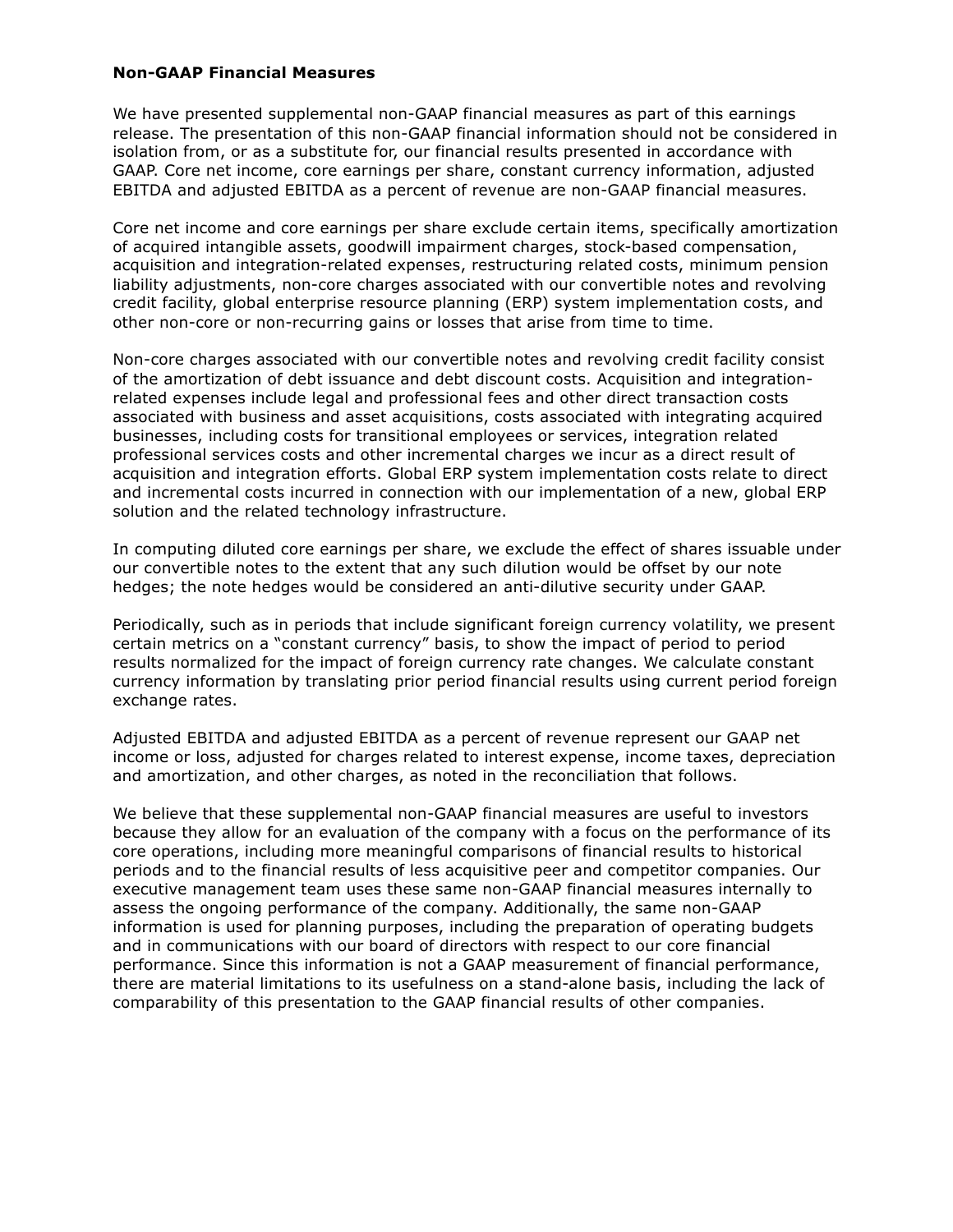# **Non-GAAP Financial Measures (Continued)**

### Reconciliation of Core Net Income

A reconciliation of core net income to GAAP net loss for the three and twelve months ended June 30, 2017 and 2016 is as follows:

|                                                       | <b>Three Months Ended</b><br>June 30, |         |                | <b>Twelve Months Ended</b><br>June 30, |    |           |    |           |
|-------------------------------------------------------|---------------------------------------|---------|----------------|----------------------------------------|----|-----------|----|-----------|
|                                                       |                                       | 2017    |                | 2016                                   |    | 2017      |    | 2016      |
|                                                       |                                       |         | (in thousands) |                                        |    |           |    |           |
| GAAP net loss                                         | \$                                    | (5,659) | \$             | (5,926)                                | \$ | (33, 137) | \$ | (19, 648) |
| Amortization of acquired intangible assets            |                                       | 5,865   |                | 7,258                                  |    | 24,246    |    | 28,978    |
| Goodwill impairment and fixed asset charges (1)       |                                       | 2,399   |                |                                        |    | 9,928     |    |           |
| Stock-based compensation expense                      |                                       | 7,704   |                | 7,185                                  |    | 31,913    |    | 30,279    |
| Acquisition and integration-related expenses          |                                       | 324     |                | 167                                    |    | 2,596     |    | 741       |
| Restructuring expense (benefit)                       |                                       | (14)    |                | (72)                                   |    | 547       |    | 850       |
| Global ERP system implementation costs                |                                       | 2,131   |                | 2,433                                  |    | 8,804     |    | 4,252     |
| Other non-core benefit                                |                                       | (223)   |                | (246)                                  |    | (223)     |    | (246)     |
| Minimum pension liability adjustments                 |                                       | 274     |                | 63                                     |    | 1,079     |    | 203       |
| Amortization of debt issuance and debt discount costs |                                       | 3,649   |                | 3,319                                  |    | 14,067    |    | 12,958    |
| Non-recurring tax benefit                             |                                       | (153)   |                |                                        |    | (4,614)   |    |           |
| Tax effects on non-GAAP income                        |                                       | (5,674) |                | (4,967)                                |    | (17,530)  |    | (19,607)  |
| Core net income                                       |                                       | 10,623  |                | 9,214                                  |    | 37,676    |    | 38,760    |

(1) Consists of a non-recurring fixed asset charge of \$2.4 million and a goodwill impairment charge of \$7.5 million in the three months ended June 30, 2017 and December 31, 2016, respectively.

### Reconciliation of Diluted Core Earnings per Share

A reconciliation of our diluted core earnings per share to our GAAP basic and diluted net loss per share for the three and twelve months ended June 30, 2017 and 2016 is as follows:

|                                                                                                                      | <b>Three Months Ended</b><br><b>June 30,</b> |    |        | <b>Twelve Months Ended</b><br><b>June 30,</b> |    |        |  |
|----------------------------------------------------------------------------------------------------------------------|----------------------------------------------|----|--------|-----------------------------------------------|----|--------|--|
|                                                                                                                      | 2017                                         |    | 2016   | 2017                                          |    | 2016   |  |
| GAAP basic and diluted net loss per share                                                                            | \$<br>(0.15)                                 | \$ | (0.16) | \$<br>(0.88)                                  | \$ | (0.52) |  |
| Plus:                                                                                                                |                                              |    |        |                                               |    |        |  |
| Impact on GAAP diluted net loss per share of weighted<br>average shares used in computing core earnings per<br>share |                                              |    | 0.01   | 0.01                                          |    | 0.01   |  |
|                                                                                                                      |                                              |    |        |                                               |    |        |  |
| Amortization of acquired intangible assets                                                                           | 0.15                                         |    | 0.19   | 0.64                                          |    | 0.75   |  |
| Goodwill impairment and fixed asset charges                                                                          | 0.06                                         |    |        | 0.26                                          |    |        |  |
| Stock-based compensation expense                                                                                     | 0.20                                         |    | 0.19   | 0.84                                          |    | 0.79   |  |
| Acquisition and integration-related expenses                                                                         | 0.01                                         |    |        | 0.07                                          |    | 0.02   |  |
| Restructuring expense (benefit)                                                                                      |                                              |    |        | 0.01                                          |    | 0.02   |  |
| Global ERP system implementation costs                                                                               | 0.06                                         |    | 0.06   | 0.23                                          |    | 0.11   |  |
| Other non-core benefit                                                                                               | (0.01)                                       |    | (0.01) | (0.01)                                        |    | (0.01) |  |
| Minimum pension liability adjustments                                                                                | 0.01                                         |    |        | 0.03                                          |    | 0.01   |  |
| Amortization of debt issuance and debt discount costs                                                                | 0.10                                         |    | 0.09   | 0.37                                          |    | 0.34   |  |
| Non-recurring tax benefit                                                                                            |                                              |    |        | (0.12)                                        |    |        |  |
| Tax effects on non-GAAP income                                                                                       | (0.15)                                       |    | (0.13) | (0.46)                                        |    | (0.51) |  |
| Diluted core earnings per share                                                                                      | \$<br>0.28                                   | \$ | 0.24   | \$<br>0.99                                    | \$ | 1.01   |  |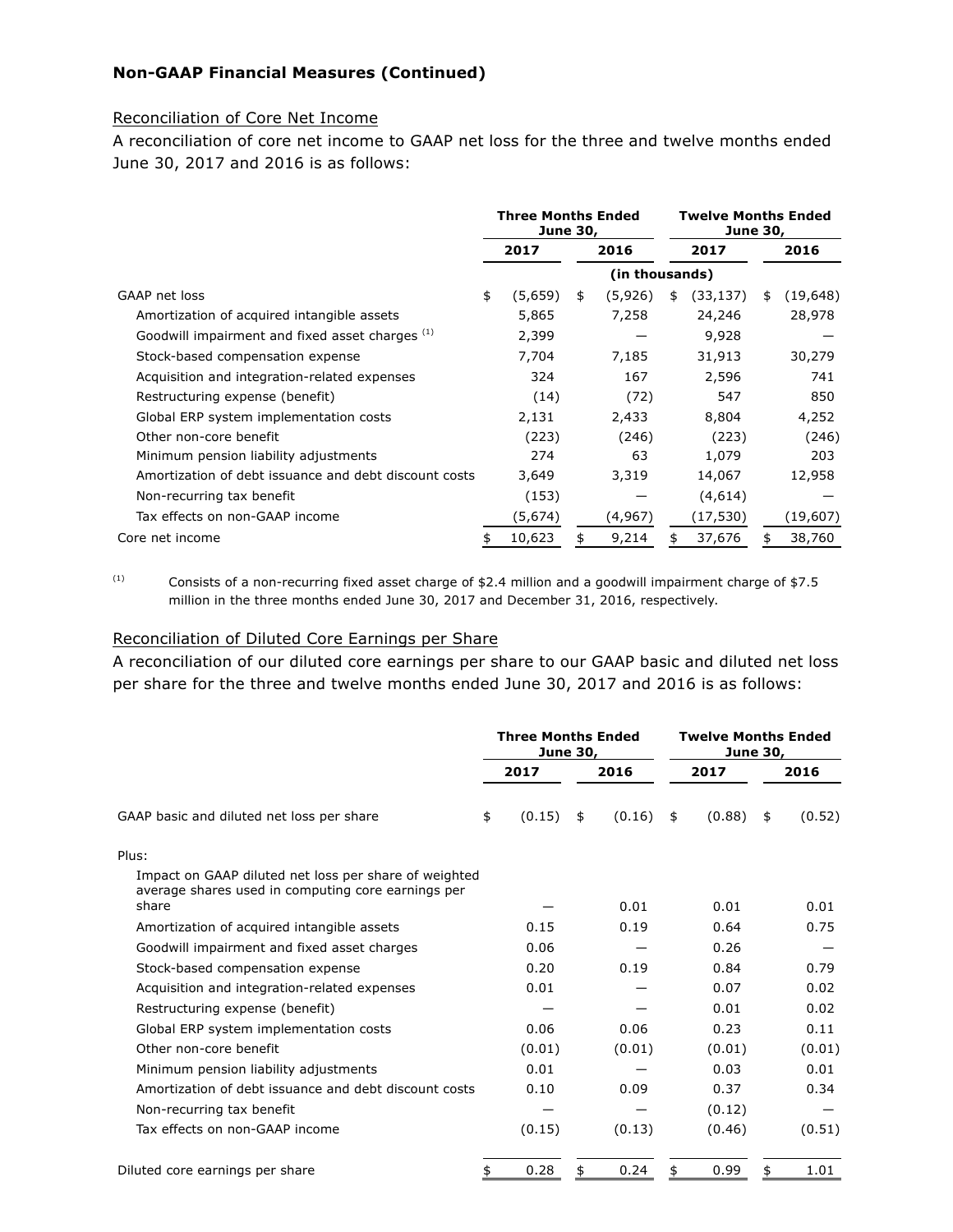# **Non-GAAP Financial Measures (Continued)**

A reconciliation of our non-GAAP weighted average shares used in computing diluted core earnings per share to our GAAP weighted average shares used in computing basic and diluted net loss per share for the three and twelve months ended June 30, 2017 and 2016 is as follows:

|                                                                                                                     |              | <b>Three Months Ended</b><br><b>June 30,</b> | <b>Twelve Months Ended</b><br><b>June 30,</b> |              |  |  |
|---------------------------------------------------------------------------------------------------------------------|--------------|----------------------------------------------|-----------------------------------------------|--------------|--|--|
|                                                                                                                     | 2017         | 2016                                         | 2017                                          | 2016         |  |  |
| Numerator:                                                                                                          |              |                                              |                                               |              |  |  |
| Core net income                                                                                                     | 10,623<br>\$ | 9,214<br>\$                                  | 37,676<br>\$                                  | 38,760<br>\$ |  |  |
| Denominator:                                                                                                        |              |                                              |                                               |              |  |  |
| Weighted average shares used in computing basic<br>and diluted net loss per share for GAAP                          | 37,693       | 37,949                                       | 37,842                                        | 37,957       |  |  |
| Impact of dilutive securities (stock options,<br>restricted stock awards and employee stock<br>purchase plan) $(2)$ | 337          | 363                                          | 224                                           | 505          |  |  |
| Weighted average shares used in computing diluted<br>core earnings per share                                        | 38,030       | 38,312                                       | 38,066                                        | 38,462       |  |  |

 $(2)$  These securities are anti-dilutive on a GAAP basis as a result of our net loss, but are considered dilutive on a non-GAAP basis in periods where we report non-GAAP net income.

## Constant Currency Reconciliation

The table below is a comparative summary of our total revenues and our subscription and transaction revenues shown with a constant currency growth rate:

|                                                 | <b>Three Months Ended</b>  | June 30,        |           |             |                                                     |                                  |
|-------------------------------------------------|----------------------------|-----------------|-----------|-------------|-----------------------------------------------------|----------------------------------|
|                                                 | 2017                       |                 | 2016      | <b>GAAP</b> | % Increase<br><b>Impact from</b><br><b>Currency</b> | Constant<br>Rates <sup>(3)</sup> |
|                                                 | (in thousands)             |                 |           |             |                                                     |                                  |
| Subscription and Transaction Revenues \$        | 59,370                     | \$              | 50,870    | 17%         | 3%                                                  | 20%                              |
| <b>Total Revenues</b>                           | 93,501                     |                 | 88,112    | 6%          | 3%                                                  | 9%                               |
|                                                 | <b>Twelve Months Ended</b> | <b>June 30,</b> |           |             |                                                     |                                  |
|                                                 | 2017                       |                 | 2016      | <b>GAAP</b> | % Increase<br><b>Impact from</b><br><b>Currency</b> | <b>Constant</b><br>Rates $(3)$   |
|                                                 | (in thousands)             |                 |           |             |                                                     |                                  |
| Subscription and Transaction Revenues \$222,997 |                            |                 | \$195,187 | 14%         | 4%                                                  | 18%                              |
| <b>Total Revenues</b>                           | 349,412                    |                 | 343,274   | 2%          | 4%                                                  | 6%                               |

 $(3)$  Constant currency information compares results between periods as if exchange rates had remained constant period-over-period. We calculate constant currency information by translating prior-period results using current period GAAP foreign exchange rates.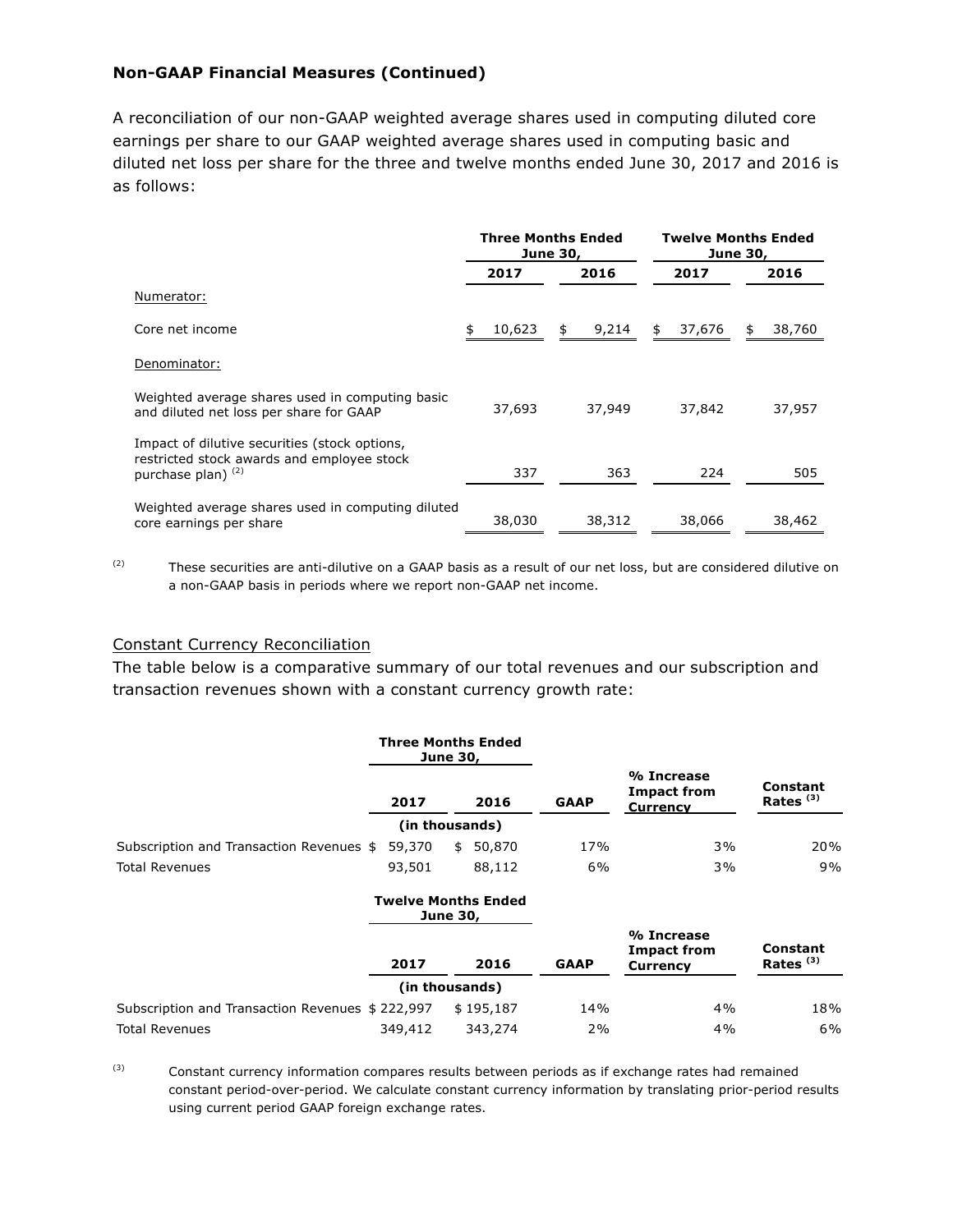# **Non-GAAP Financial Measures (Continued)**

### Reconciliation of Adjusted EBITDA

A reconciliation of our adjusted EBITDA to GAAP net loss for the three and twelve months ended June 30, 2017 and 2016 is as follows:

|                                              | <b>Three Months Ended</b><br>June 30, |          |      |         |      | <b>Twelve Months Ended</b><br><b>June 30,</b> |    |           |  |
|----------------------------------------------|---------------------------------------|----------|------|---------|------|-----------------------------------------------|----|-----------|--|
|                                              | 2017                                  |          | 2016 |         | 2017 |                                               |    | 2016      |  |
| GAAP net loss                                | \$                                    | (5,659)  | \$   | (5,926) | \$   | (33, 137)                                     | \$ | (19, 648) |  |
| Adjustments:                                 |                                       |          |      |         |      |                                               |    |           |  |
| Other expense, net                           |                                       | 4,490    |      | 3,903   |      | 17,086                                        |    | 15,312    |  |
| Provision for (benefit from) income taxes    |                                       | (1, 108) |      | (461)   |      | (5, 137)                                      |    | 785       |  |
| Depreciation and amortization                |                                       | 6,603    |      | 3,700   |      | 19,528                                        |    | 13,489    |  |
| Amortization of acquired intangible assets   |                                       | 5,865    |      | 7,258   |      | 24,246                                        |    | 28,978    |  |
| Goodwill impairment charge                   |                                       |          |      |         |      | 7,529                                         |    |           |  |
| Stock-based compensation expense             |                                       | 7,704    |      | 7,185   |      | 31,913                                        |    | 30,279    |  |
| Acquisition and integration-related expenses |                                       | 324      |      | 167     |      | 2,596                                         |    | 741       |  |
| Restructuring expense (benefit)              |                                       | (14)     |      | (72)    |      | 547                                           |    | 850       |  |
| Minimum pension liability adjustments        |                                       | 274      |      | 63      |      | 1,079                                         |    | 203       |  |
| Global ERP system implementation costs       |                                       | 2,131    |      | 2,433   |      | 8,804                                         |    | 4,252     |  |
| Other non-core expense (benefit)             |                                       | 189      |      | (246)   |      | 189                                           |    | (246)     |  |
| Adjusted EBITDA                              |                                       | 20,799   | \$   | 18,004  | \$   | 75,243                                        | \$ | 74,995    |  |

## Adjusted EBITDA as a percent of Revenue

A reconciliation of adjusted EBITDA as a percent of revenue to GAAP net loss as a percent of revenue for the three and twelve months ended June 30, 2017 and 2016 is as follows:

|                                              | <b>Three Months Ended</b><br><b>June 30,</b> |         | <b>Twelve Months Ended</b><br><b>June 30,</b> |       |  |
|----------------------------------------------|----------------------------------------------|---------|-----------------------------------------------|-------|--|
| 2017                                         |                                              | 2016    | 2017                                          | 2016  |  |
| GAAP net loss as a percent of revenue        | (6%)                                         | (7%)    | (9%)                                          | (6%)  |  |
| Adjustments:                                 |                                              |         |                                               |       |  |
| Other expense, net                           | 5%                                           | 4%      | 5%                                            | 4%    |  |
| Provision for (benefit from) income taxes    | $(1\%)$                                      | $(1\%)$ | $(1\%)$                                       | 0%    |  |
| Depreciation and amortization                | 7%                                           | 4%      | 6%                                            | 4%    |  |
| Amortization of acquired intangible assets   | 6%                                           | 8%      | 7%                                            | 9%    |  |
| Goodwill impairment charge                   | $0\%$                                        | 0%      | 2%                                            | $0\%$ |  |
| Stock-based compensation expense             | 9%                                           | 9%      | 8%                                            | 10%   |  |
| Acquisition and integration-related expenses | 0%                                           | 0%      | $1\%$                                         | $0\%$ |  |
| Restructuring expense (benefit)              | $0\%$                                        | 0%      | $0\%$                                         | $0\%$ |  |
| Minimum pension liability adjustments        | 0%                                           | 0%      | 0%                                            | 0%    |  |
| Global ERP system implementation costs       | 2%                                           | 3%      | 3%                                            | $1\%$ |  |
| Other non-core expense (benefit)             | 0%                                           | 0%      | 0%                                            | $0\%$ |  |
| Adjusted EBITDA as a percent of revenue      | 22%                                          | 20%     | 22%                                           | 22%   |  |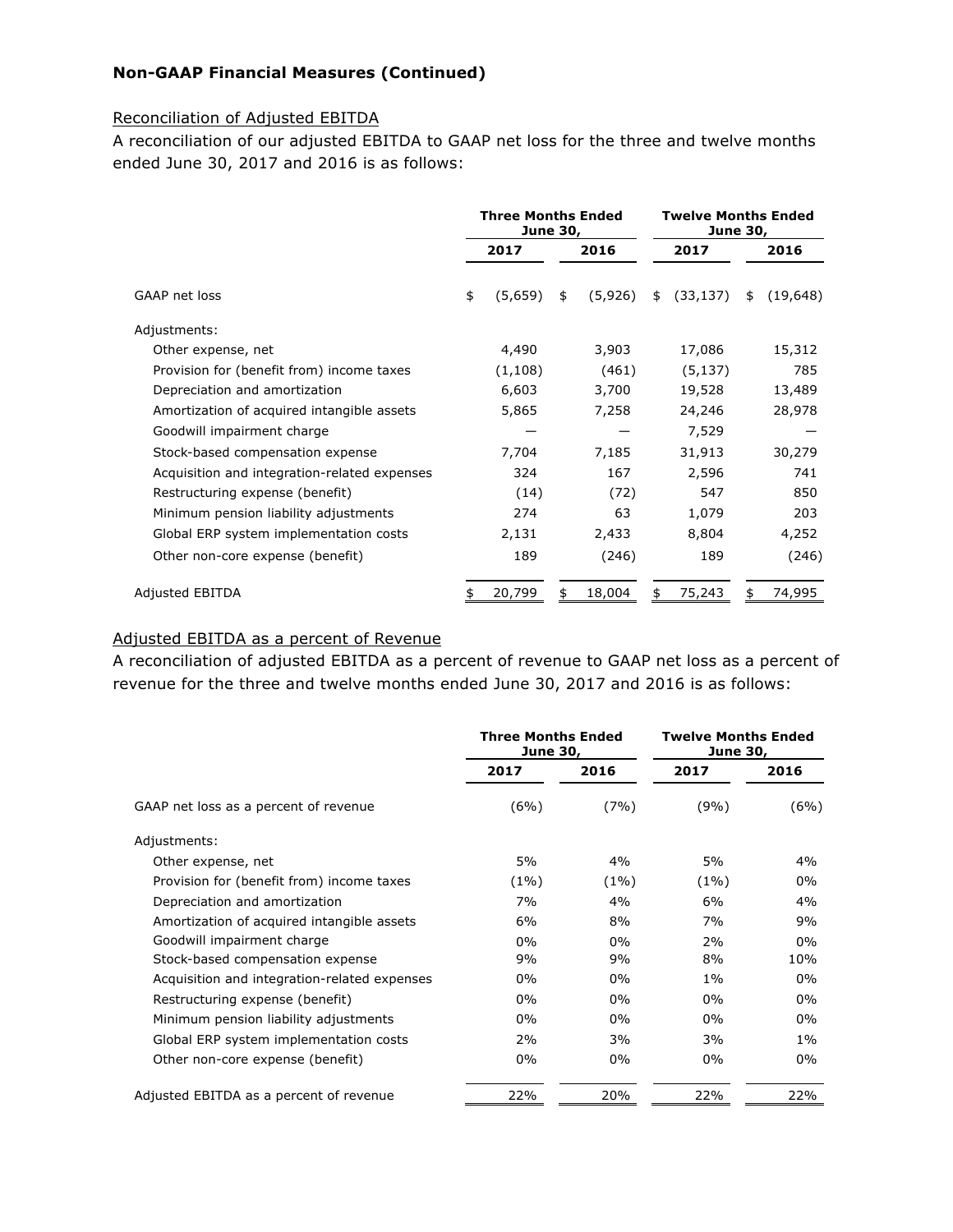## **About Bottomline Technologies**

Bottomline Technologies (NASDAQ: EPAY) helps businesses pay and get paid. We make complex business payments simple, secure and seamless by providing a trusted and easyto-use set of cloud-based business payment, digital banking, fraud prevention and financial document solutions. Over 10,000 corporations, financial institutions, and banks benefit from Bottomline solutions. Headquartered in the United States, Bottomline also maintains offices in Europe and Asia-Pacific. For more information, visit our website at www.bottomline.com.

Bottomline Technologies, Paymode-X and the BT logo are trademarks of Bottomline Technologies (de), Inc. which are registered in certain jurisdictions. All other brand/product names are trademarks of their respective holders.

In connection with this earning's release and our associated conference call, we will be posting additional material financial information (such as financial results, non-GAAP financial projections and non-GAAP to GAAP reconciliations) within the "Investors" section of our website at www.bottomline.com/us/about/investors.

## *Cautionary Language*

*This press release contains "forward-looking statements" within the meaning of the Private Securities Litigation Reform Act of 1995, including statements reflecting our expectations about our ability to execute on our strategic plans, achieve future growth and profitability, expand margins and increase shareholder value. Any statements that are not statements of historical fact (including but not limited to statements containing the words "believes," "plans," "anticipates," "expects," "look forward", "confident", "estimates" and similar expressions) should be considered to be forward-looking statements. Actual results may differ materially from those indicated by such forward-looking statements as a result of various important factors including, among others, competition, market demand, technological change, strategic relationships, recent acquisitions, international operations and general economic conditions. For additional discussion of factors that could impact Bottomline Technologies' operational and financial results, refer to our Form 10-K for the fiscal year ended June 30, 2016 and the subsequently filed Form 10-Q's and Form 8-K's or amendments thereto. Any forward-looking statements represent our views only as of today and should not be relied upon as representing our views as of any subsequent date. We do not assume any obligation to update any forward-looking statements.*

## **Media Contact:**

Rick Booth Bottomline Technologies 603-501-6270 rbooth@bottomline.com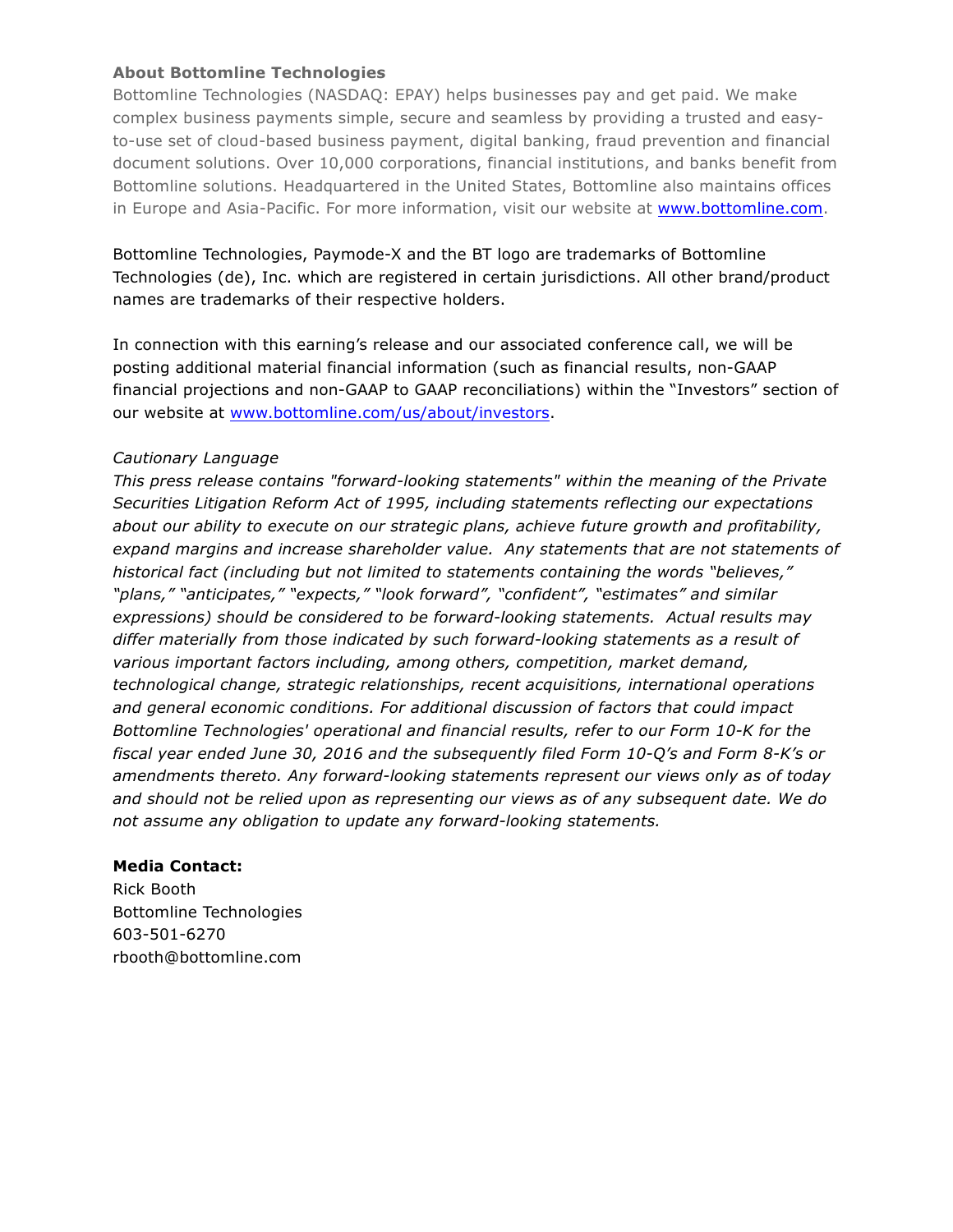### **Bottomline Technologies Unaudited Condensed Consolidated Statement of Operations (in thousands, except per share amounts)**

|                                                                                                                                                                                    | <b>Three Months Ended</b><br><b>June 30,</b> |    |                                     | <b>Twelve Months Ended</b><br><b>June 30,</b> |                                               |    |                                       |
|------------------------------------------------------------------------------------------------------------------------------------------------------------------------------------|----------------------------------------------|----|-------------------------------------|-----------------------------------------------|-----------------------------------------------|----|---------------------------------------|
|                                                                                                                                                                                    | 2017                                         |    | 2016                                |                                               | 2017                                          |    | 2016                                  |
| Revenues:<br>Subscriptions and transactions<br>Software licenses<br>Service and maintenance<br>Other                                                                               | \$<br>59,370<br>3,337<br>29,696<br>1,098     | \$ | 50,870<br>5,072<br>30,495<br>1,675  | \$                                            | 222,997<br>11,685<br>109,633<br>5,097         | \$ | 195,187<br>20,826<br>120,292<br>6,969 |
| Total revenues                                                                                                                                                                     | 93,501                                       |    | 88,112                              |                                               | 349,412                                       |    | 343,274                               |
| Cost of revenues:<br>Subscriptions and transactions<br>Software licenses<br>Service and maintenance<br>Other                                                                       | 29,242<br>229<br>14,186<br>846               |    | 23,207<br>289<br>13,691<br>1,252    |                                               | 103,777<br>818<br>53,494<br>3,737             |    | 87,775<br>1,030<br>53,236<br>5,059    |
| Total cost of revenues                                                                                                                                                             | 44,503                                       |    | 38,439                              |                                               | 161,826                                       |    | 147,100                               |
| Gross profit                                                                                                                                                                       | 48,998                                       |    | 49,673                              |                                               | 187,586                                       |    | 196,174                               |
| Operating expenses:<br>Sales and marketing<br>Product development and engineering<br>General and administrative<br>Amortization of intangible assets<br>Goodwill impairment charge | 20,294<br>13,928<br>11,188<br>5,865          |    | 21,214<br>12,396<br>11,289<br>7,258 |                                               | 77,470<br>53,002<br>46,527<br>24,246<br>7,529 |    | 84,068<br>47,355<br>39,324<br>28,978  |
| Total operating expenses                                                                                                                                                           | 51,275                                       |    | 52,157                              |                                               | 208,774                                       |    | 199,725                               |
| Loss from operations                                                                                                                                                               | (2, 277)                                     |    | (2, 484)                            |                                               | (21, 188)                                     |    | (3, 551)                              |
| Other expense, net                                                                                                                                                                 | (4, 490)                                     |    | (3,903)                             |                                               | (17,086)                                      |    | (15, 312)                             |
| Loss before income taxes<br>Income tax provision (benefit)                                                                                                                         | (6, 767)<br>(1, 108)                         |    | (6, 387)<br>(461)                   |                                               | (38, 274)<br>(5, 137)                         |    | (18, 863)<br>785                      |
| Net loss                                                                                                                                                                           | \$<br>(5,659)                                | \$ | (5,926)                             | \$                                            | (33, 137)                                     | \$ | (19, 648)                             |
| Basic and diluted net loss per share:                                                                                                                                              | \$<br>(0.15)                                 | \$ | (0.16)                              | \$                                            | (0.88)                                        | \$ | (0.52)                                |
| Shares used in computing basic and diluted net<br>loss per share:                                                                                                                  | 37,693                                       |    | 37,949                              |                                               | 37,842                                        |    | 37,957                                |